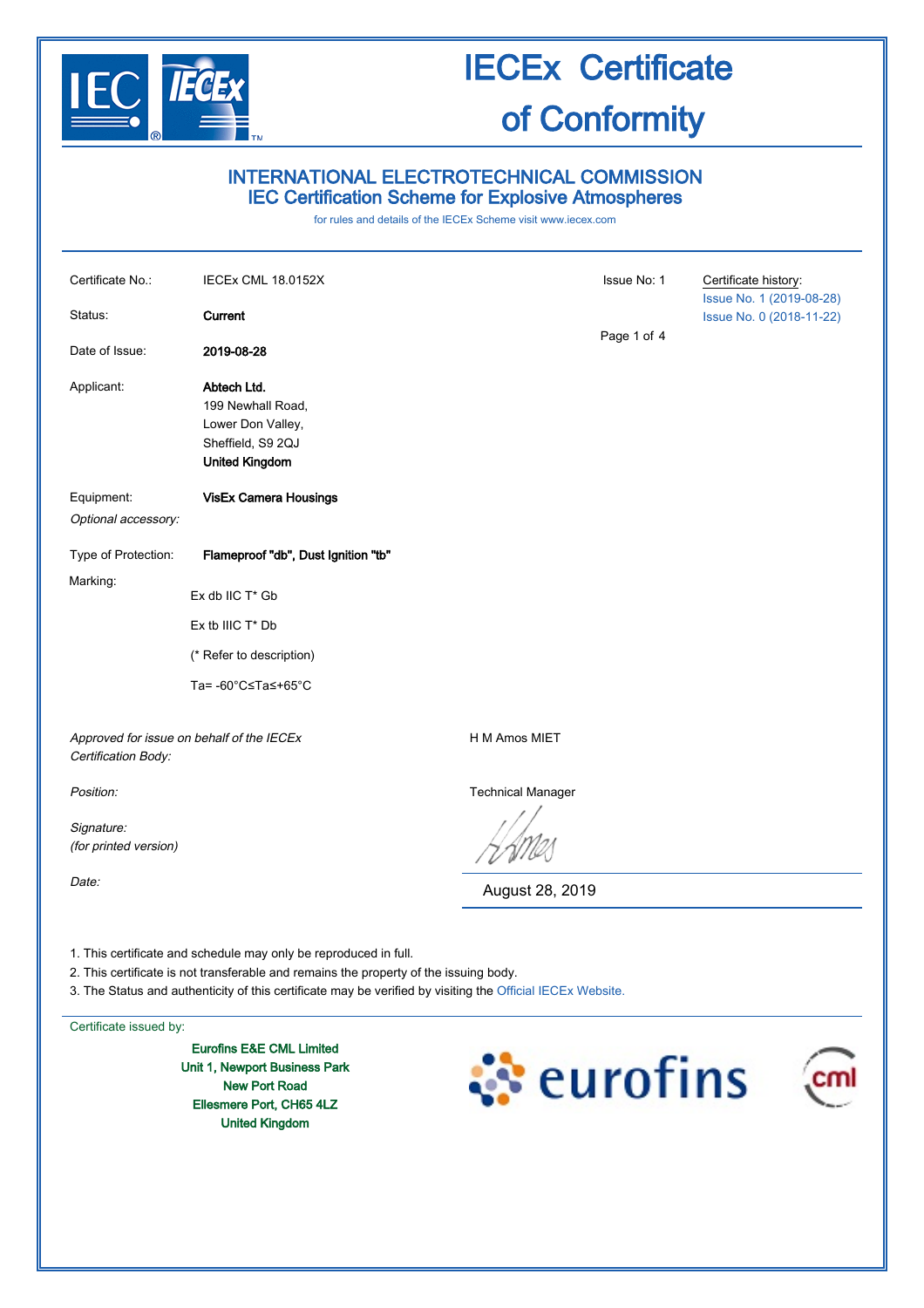

| Certificate No: | IECEX CML 18.0152X                                                                                     | Issue No: 1 |
|-----------------|--------------------------------------------------------------------------------------------------------|-------------|
| Date of Issue:  | 2019-08-28                                                                                             | Page 2 of 4 |
| Manufacturer:   | Abtech Ltd.<br>199 Newhall Road,<br>Lower Don Valley,<br>Sheffield,<br>S9 2QJ<br><b>United Kingdom</b> |             |

Additional Manufacturing location(s):

This certificate is issued as verification that a sample(s), representative of production, was assessed and tested and found to comply with the IEC Standard list below and that the manufacturer's quality system, relating to the Ex products covered by this certificate, was assessed and found to comply with the IECEx Quality system requirements. This certificate is granted subject to the conditions as set out in IECEx Scheme Rules, IECEx 02 and Operational Documents as amended.

#### STANDARDS:

The apparatus and any acceptable variations to it specified in the schedule of this certificate and the identified documents, was found to comply with the following standards:

| IEC 60079-0: 2017<br>Edition: 7.0   | Explosive atmospheres - Part 0: Equipment - General requirements                     |
|-------------------------------------|--------------------------------------------------------------------------------------|
| IEC 60079-1:2014-06<br>Edition: 7.0 | Explosive atmospheres - Part 1: Equipment protection by flameproof enclosures "d"    |
| IEC 60079-31: 2013<br>Edition:2     | Explosive atmospheres - Part 31: Equipment dust ignition protection by enclosure "t" |

This Certificate does not indicate compliance with electrical safety and performance requirements other than those expressly included in the

Standards listed above.

#### TEST & ASSESSMENT REPORTS:

A sample(s) of the equipment listed has successfully met the examination and test requirements as recorded in

Test Report:

[GB/CML/ExTR18.0265/00](http://iecex.iec.ch/extr/GB.CML.ExTR18.0265.00)

Quality Assessment Report:

[GB/CML/QAR16.0021/02](http://iecex.iec.ch/qar/GB.CML.QAR16.0021.02)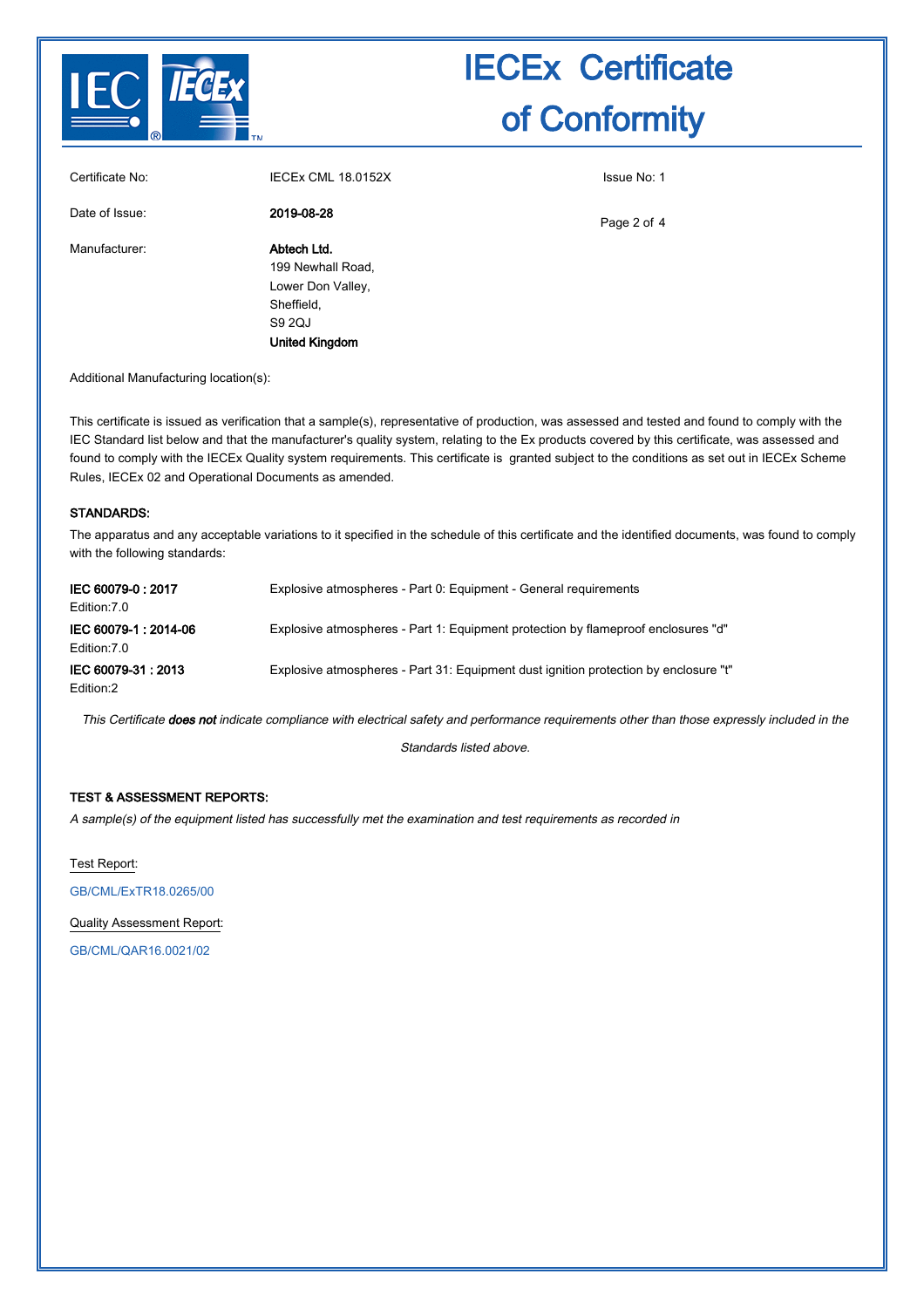

Certificate No: IECEx CML 18.0152X Issue No: 1

Date of Issue: 2019-08-28

Page 3 of 4

Schedule

#### EQUIPMENT:

Equipment and systems covered by this certificate are as follows:

The VisEx Camera Housings is a range of flameproof and dust protected enclosures which consist of a housing that accommodates a camera or readers together with associated equipment rated up to 60 V DC or 230 V AC.

Refer to Annex for full description and Conditions of Manufacture.

#### SPECIFIC CONDITIONS OF USE: YES as shown below:

Refer to Annex for Specific Conditions of Use.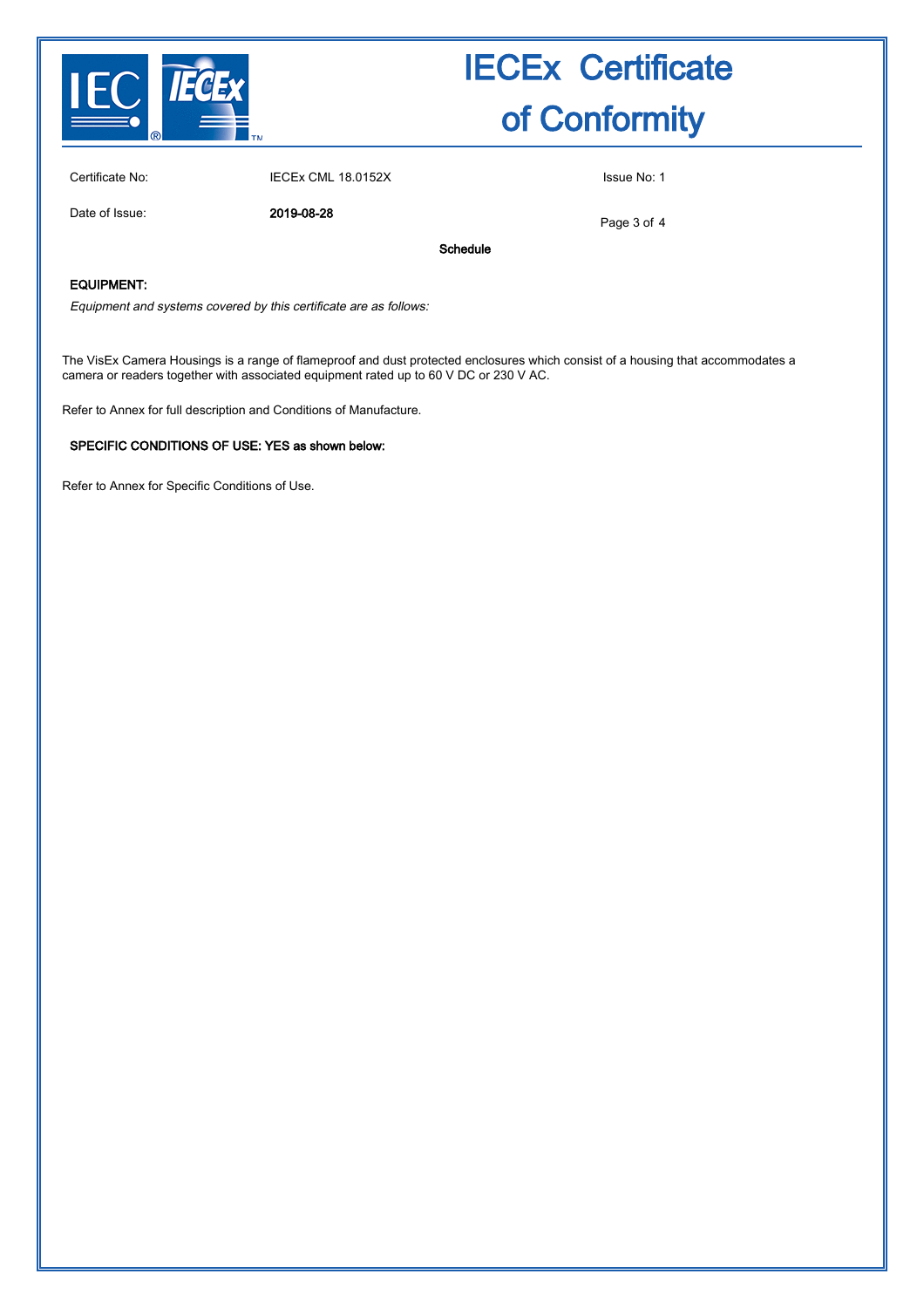

Certificate No: IECEx CML 18.0152X ISSue No: 1

Date of Issue: 2019-08-28

Page 4 of 4

### DETAILS OF CERTIFICATE CHANGES (for issues 1 and above):

Issue 1

1. To update QAR reference

#### Annex:

[Certificate Annex IECEx CML 18.0152X Issue 1.pdf](http://iecex.iec.ch/cert/IECExCML18.01521/$File/Certificate Annex IECEx CML 18.0152X Issue 1.pdf)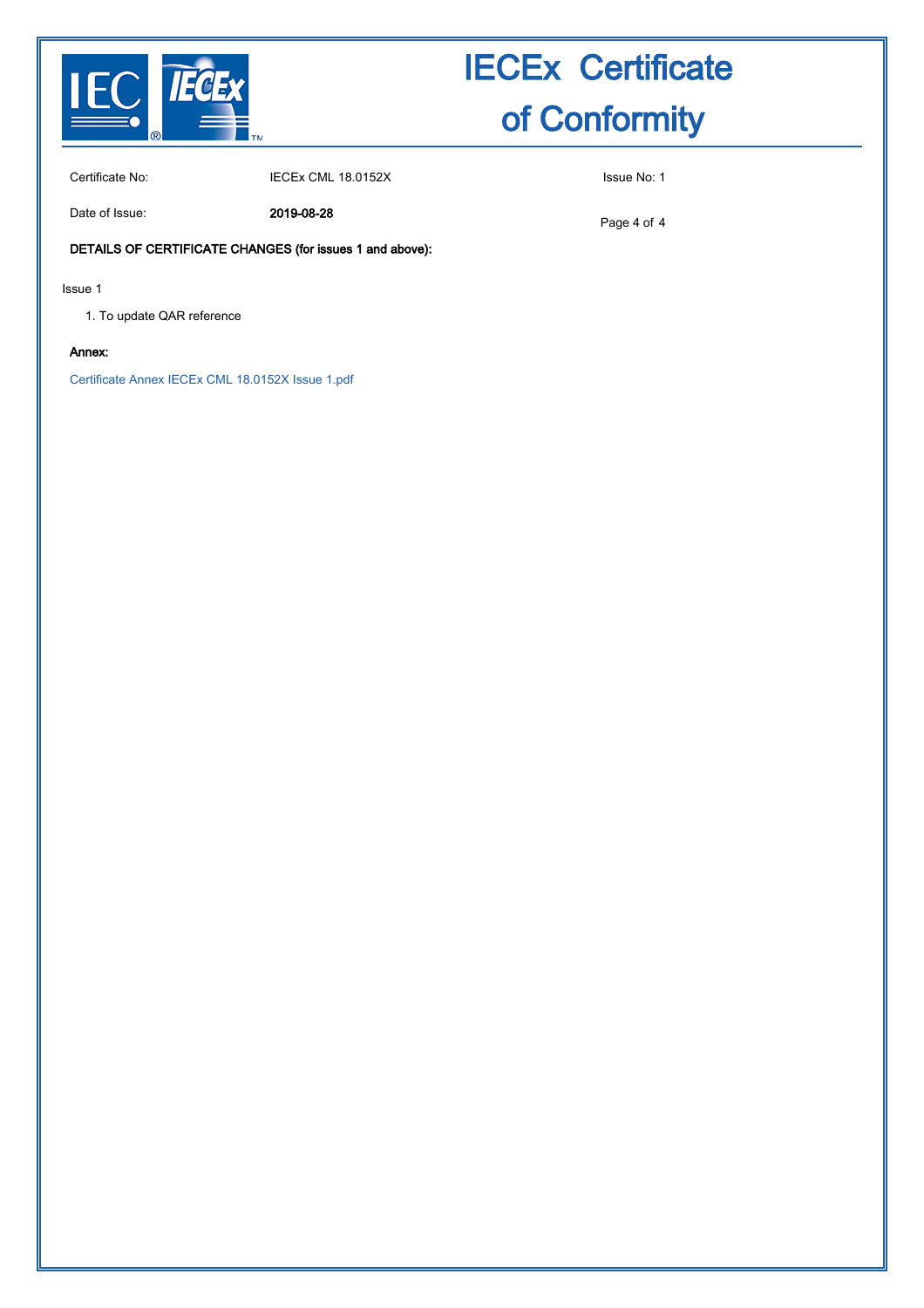Annexe to: IECEx CML 18.0152X Issue 1 Applicant: Abtech Ltd. Apparatus: VisEx Camera Housing



## **Description**

The VisEx Camera Housings is a range of flameproof and dust protected enclosures which consist of a housing that accommodates a camera or readers together with associated equipment rated up to 60 V DC or 230 V AC.

The VisEx camera housing comprises a cylindrical threaded main body and a cylindrical threaded front body forming an M110 x 1.5 threaded joint, both manufactured from stainless steel. The front body is fitted with a glass window which is secured by a threaded, M110 x 1.5, stainless steel retaining ring. The base of the main body is provided with two, metric threaded, cable entries each for the accommodation of a suitably certified cable entry device. The overall dimensions of the Camera Housing are 260 mm long with a diameter of 135 mm.

A mounting bracket is fitted internally to accommodate the camera and its associated equipment, threaded external holes are provided for the fitting of mounting brackets. The main body and front body are screwed together and secured with a locking arrangement incorporating a stainless steel M3 grub screw provided on the periphery of the front body to prevent unauthorised removal. An Oring is provided between the main and front body and in the window arrangement to provide degree of ingress protection IP6X.

The VisEX POB Reader enclosure is of identical construction to the VisEx Camera Housing except it has three M20 x 1.5 threaded entries. The overall dimensions are 235 mm long with a diameter of 135 mm.

The VisEx Mini Reader enclosure is of identical construction to the VisEx camera housing except it has two M20 x 1.5 cable entries. The overall dimensions are 153 mm long, maximum outer diameter of 135 mm and internal diameter of 70 mm.

> Unit 1. Newport Business Park New Port Road Fllesmere Port **CH65 4LZ**

 $T + 44(0) 151 559 1160$  $E$  info@cmlex.com



www.cmlex.com Company Reg No. 8554022 VAT No. GB163023642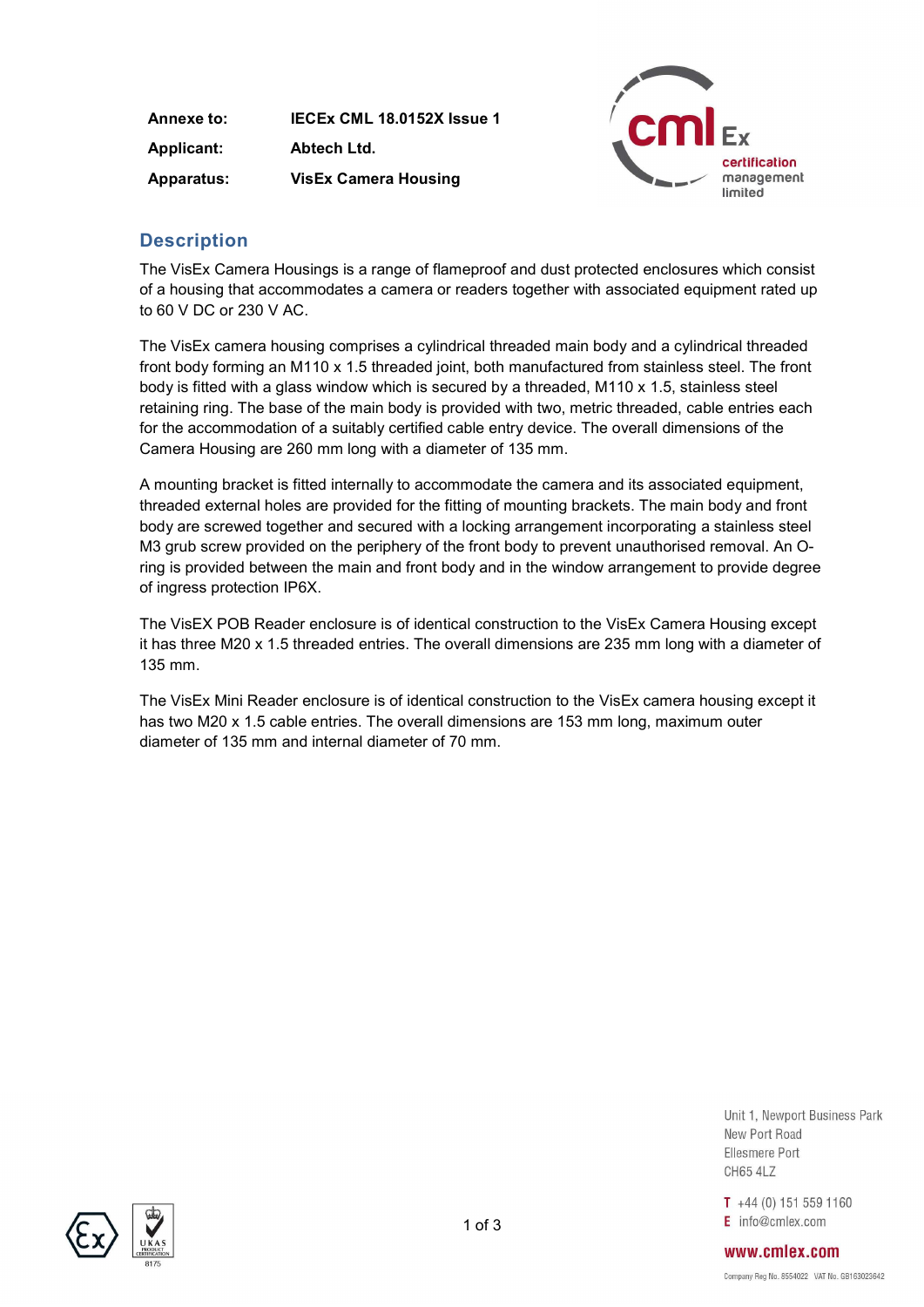

The following table details the power ratings of the equipment together with the essential temperature limitations that apply to these ratings:

| Max. ambient                | Max. power | <b>Temperature</b> | Max. external       | <b>Cable entry temperature</b> |  |  |
|-----------------------------|------------|--------------------|---------------------|--------------------------------|--|--|
| temperature                 | rating     | classification     | surface temperature | warning applied to label       |  |  |
|                             |            |                    | for dust            |                                |  |  |
| <b>VisEx Camera Housing</b> |            |                    |                     |                                |  |  |
| $40^{\circ}$ C              | 8 W        | T <sub>6</sub>     | $T55^{\circ}$ C     | Not required                   |  |  |
| $55^{\circ}$ C              | 8 W        | T <sub>6</sub>     | $T70^{\circ}C$      | Not required                   |  |  |
| $65^{\circ}$ C              | 8 W        | T <sub>6</sub>     | $T80^{\circ}$ C     | Cable entry temperature        |  |  |
|                             |            |                    |                     | may reach 80°C, cabling        |  |  |
|                             |            |                    |                     | to be suitable                 |  |  |
| $40^{\circ}$ C              | 47 W       | T <sub>4</sub>     | T105°C              | Cable entry temperature        |  |  |
|                             |            |                    |                     | may reach 105°C, cabling       |  |  |
|                             |            |                    |                     | to be suitable                 |  |  |
| $55^{\circ}$ C              | 47 W       | T <sub>4</sub>     | T120°C              | Cable entry temperature        |  |  |
|                             |            |                    |                     | may reach 120°C, cabling       |  |  |
|                             |            |                    |                     | to be suitable                 |  |  |
| $65^{\circ}$ C              | 47 W       | T <sub>4</sub>     | T130°C              | Cable entry temperature        |  |  |
|                             |            |                    |                     | may reach 130°C, cabling       |  |  |
|                             |            |                    |                     | to be suitable                 |  |  |
| <b>VisEx POB Reader</b>     |            |                    |                     |                                |  |  |
| $65^{\circ}$ C              | 0.77 W     | T <sub>6</sub>     | $T80^{\circ}$ C     | Not required                   |  |  |
| <b>VisEx Mini Reader</b>    |            |                    |                     |                                |  |  |
| $65^{\circ}$ C              | 0.36W      | T6                 | $T80^{\circ}$ C     | Not required                   |  |  |